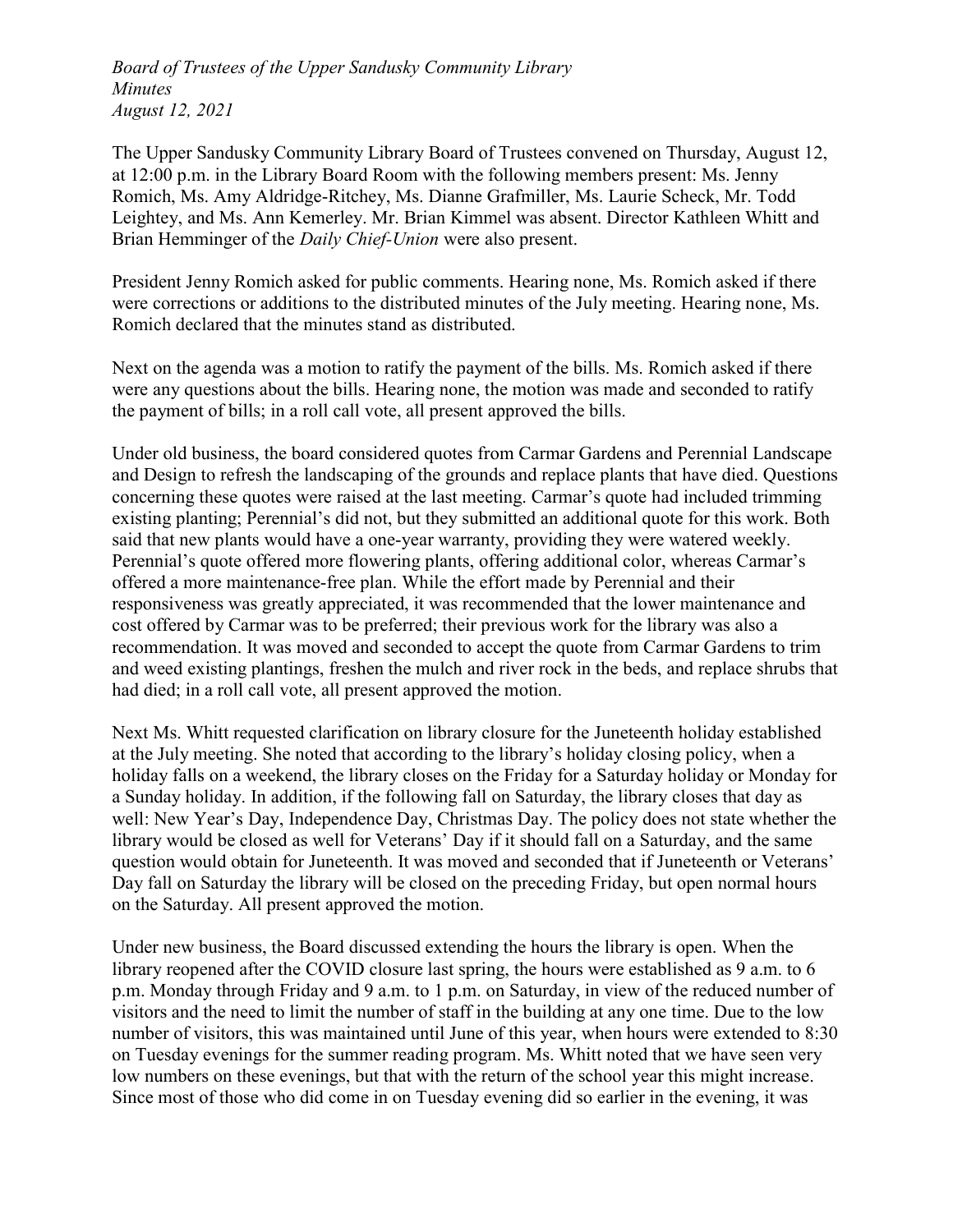Board of Trustees of the Upper Sandusky Community Library Minutes August 12, 2021

suggested to close at 8:00, as do the other libraries in the county. Therefore, effective September 7, the hours will be 9:00 a.m. to 8:00 p.m. Monday through Thursday, 9:00 a.m. to 6:00 p.m. on Fridays and 9:00 a.m. to 1:00 p.m. on Saturdays.

Discussion then turned to the COVID situation. Ms. Whitt noted that the situation is worsening again, and the CDC is now recommending that even fully vaccinated individuals wear a mask indoors. However, in absence of a mandate, she does not plan to require masks in the library but will continue to make them available to staff and patrons who wish to use them. It is planned to go ahead with in-person programming this fall, but with attention to group size and distancing as appropriate. The Plexiglas barrier at the circulation desk will remain in place. Ms. Whitt also mentioned the REME Halo air purification system that was installed earlier this year, which removes allergens and pathogens from the air, so she feels that the library is a very safe place to be.

It was then moved and seconded to enter executive session to discuss a pending legal matter. The Board entered executive session at 12:16.

At 12:50, the regular session was resumed.

The Board then considered the request for a transfer of property in connection with a bequest from the estate of Christina Nelson. It was moved and seconded to agree to the requested transfer of property, authorizing the director to sign the required documents, and expressing gratitude to the estate for the bequest. In a roll call vote, all present approved the motion, with the exception of Ms. Scheck who abstained because of a conflict of interest in the matter.

In the Director's Report, Ms. Whitt reported that:

- 1. July 2021 PLF: State revenues are continuing to exceed expectations. The Ohio Department of Taxation (ODT) posted the July 2021 Public Library Fund (PLF) distribution of  $$46,873,053$  – which is \$10.6 million (+29.38%) above ODT's original estimate that was issued in July 2020; and \$8.4 million (+ 21.84%) above ODT's updated estimate issued in December 2020. The PLF Calendar Year (CY) 2021 year-to-date total is \$274,040,895.
- 2. Effective July 1, STAT Courier is providing courier service for the Statewide Delivery Service System, to transport materials between Ohio Libraries, including SEO, replacing Priority Dispatch. Our new driver seems very efficient and professional, and has only missed one day, but we have been a lot better off than many other libraries. The State Library and Ohio Library Council are continuing to meet at least twice weekly with STAT Courier, and tell us that the issues are being worked through with improvements made all the time. As of August 4, the online catalog shows 1,261 items In Transit to our library. Over 250 of these have been in transit since before July 1, which means they were picked up by the previous delivery company.
- 3. Visitor numbers were up in June and July, with an average of about 90 visitors a day in June and 79 in July. Averages up to May were under 65 per day. Summer reading program events and in person story times helped to increase these numbers.